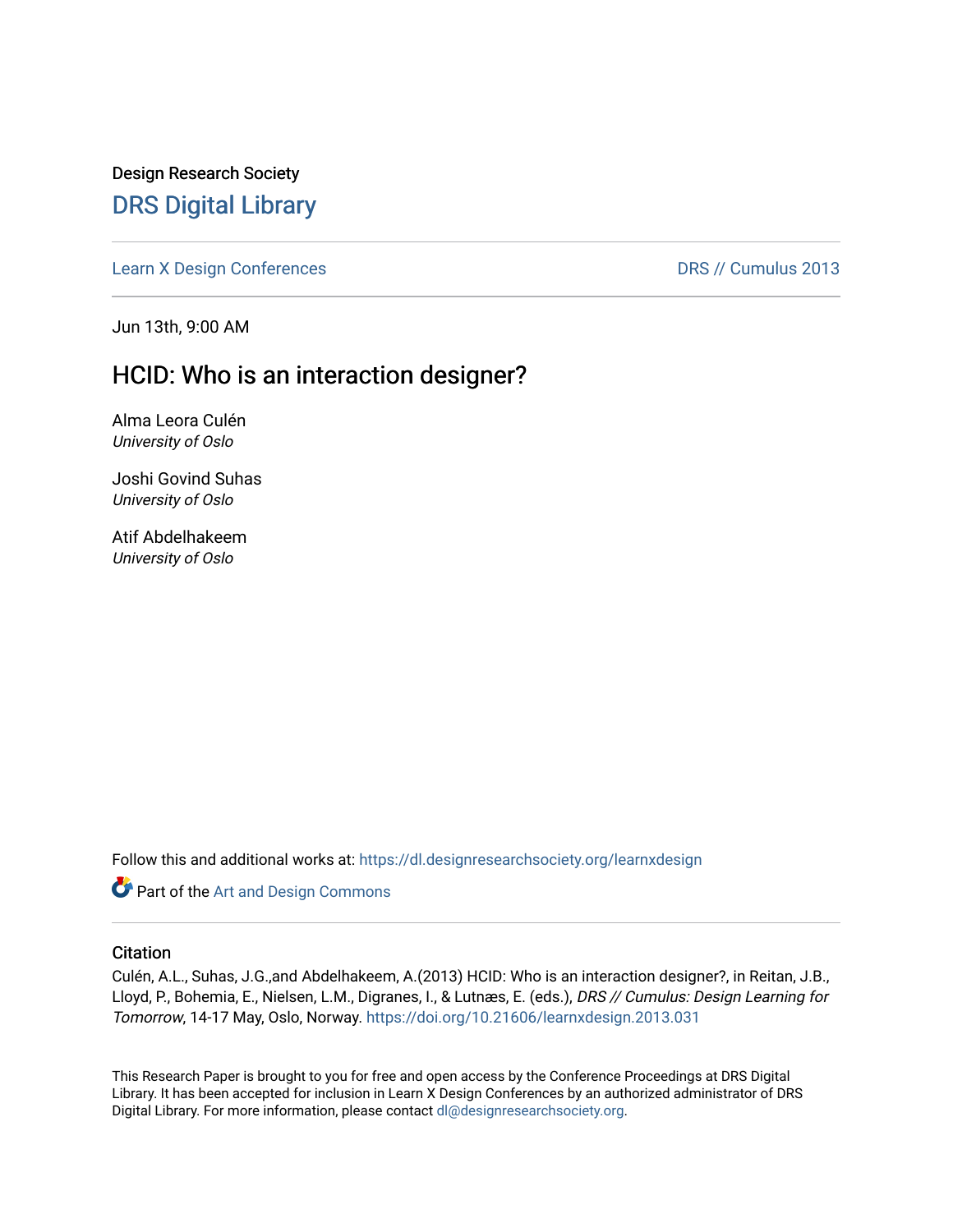DRS // CUMULUS 2013 2nd International Conference for Design Education Researchers Oslo, 14–17 May 2013



# **HCID: Who is an interaction designer?**

Alma Leora CULÉN\* , Joshi Govind SUHAS and Atif ABDELHAKEEM University of Oslo

> *Abstract: The development of technology with all its ubiquity and pervasiveness provides new opportunities and new challenges for the interaction design practitioners, both those coming from the design tradition and computer science tradition. An increased level of problem solving and creative thinking is needed when designing for interactions with new technology. In order to develop the skills and methods for dealing with increased complexity and connectedness of technology, human computer interaction design (HCID) education needs to embrace to a larger extent design practices and design thinking. This paper aims to answer two main questions: 1) why is it necessary to teach HCID students design thinking skills and 2) how to actually implement the changes in HCID curriculum. The second question is answered based on our experience and the solution we adopted. Subsequently, we discuss the success of our approach.*

> *Keywords: HCID, interaction design, education, design thinking, project-based learning, practice, cool, possibility design.*

 $\overline{a}$ 

<sup>\*</sup> Corresponding author: Department of Informatics, University of Oslo | Norway | e-mail: almira@ifi.uio.no

Copyright © 2013. Copyright in each paper on this conference proceedings is the property of the author(s). Permission is granted to reproduce copies of these works for purposes relevant to the above conference, provided that the author(s), source and copyright notice are included on each copy. For other uses, including extended quotation, please contact the author(s).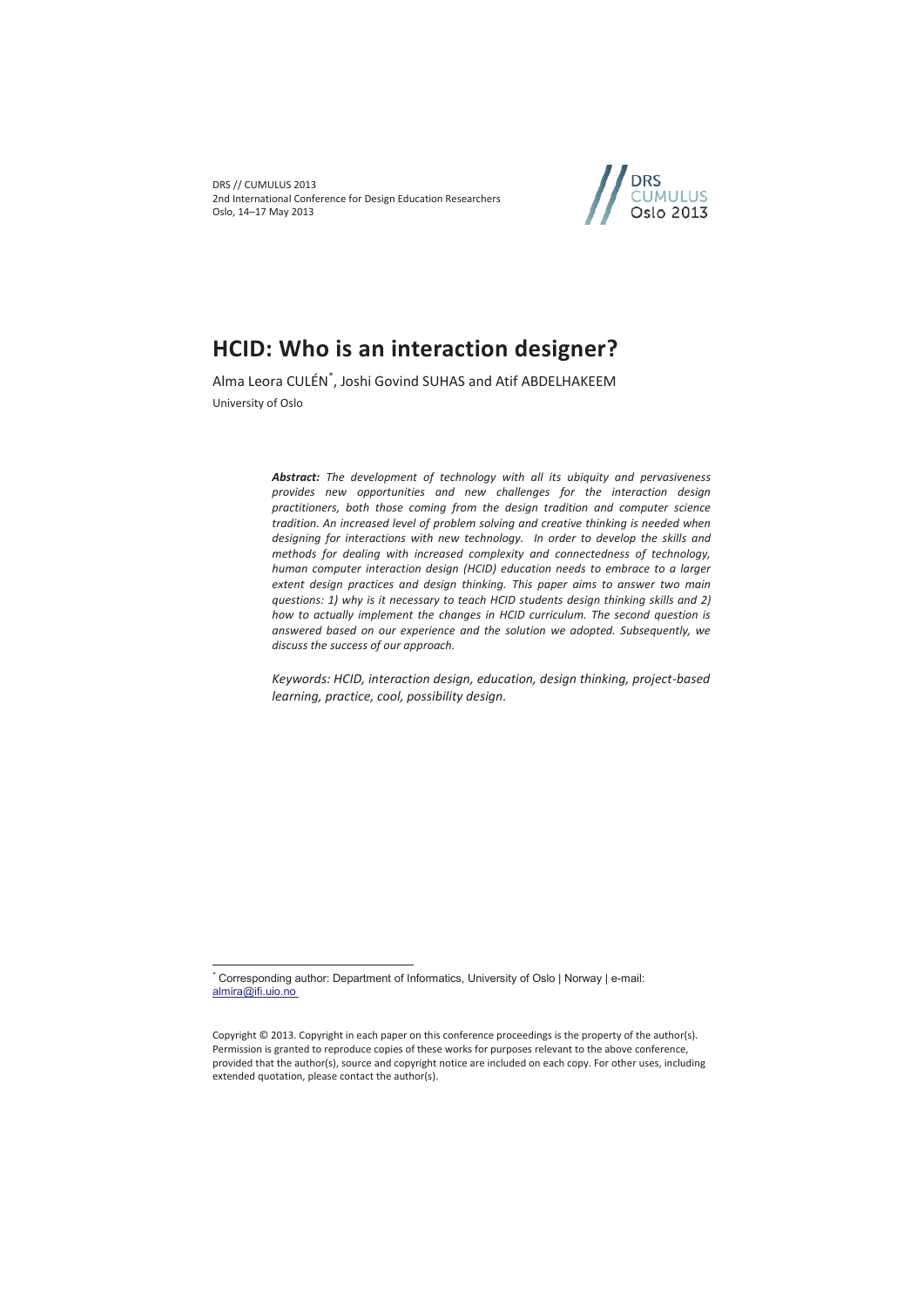# **Introduction**

Just days ago we returned from a major human-computer interaction (HCI) conference. Good atmosphere, good papers. During presentations, we all refer to ourselves as interaction designers. During breaks, while chatting with newly acquainted colleagues, we ask each other: "What is your background?" This question reveals that there is a multitude of ways to become an interaction designer and acknowledges us all as such. Yet, the kind of education one received still implicitly defines what we are according to the "old" classification by discipline: a computer scientist, a psychologist, an industrial designer, an artist, an engineer or an architect. Owen (Owen 2007) further simplifies this classification into "finders" and "makers", essentially scholars, working through understanding (science thinking) and those who synthesise their knowledge into new constructs, patterns, concepts etc., building our living environment in the process (design thinking, see (Brown 2008)).

While this view may be useful in explaining design thinking, it may not be equally helpful with interaction design (ID) as a discipline. We believe that interaction design may be positioned as shown in Figure 1. A few interaction designers may view their work as science thinking only; some may view it as predominantly design thinking, but the majority of interaction designers do both to varying, but substantial, degrees and proportions.



*Figure 1. Interaction design is a multidisciplinary field, placed between science and design.* 

This paper contains some reflections by a group of interaction design practitioners and students upon the above classifications from the perspective of science and design thinking simultaneously. Our education could be classified as that of "finders" as we all have computer science background. Within the computer science department, we are occupied with design, use, and interaction with technology. In this paper, we argue that we actually belong in the ID circle as shown in Figure 1. However, we do not have any formal classes in design thinking, form or materiality. We do have extensive course work in HCI or rather what is sometimes referred to as Human-Computer Interaction Design HCID (Faiola 2009), perhaps to make it distinct from interaction design at institutions such as design schools, schools of architecture or art. We will showcase our design practice through some student and research projects. We aim at making a case for HCID education within university settings that is closer to that of studio design practices. We also hope to show that our education is getting closer to meeting that goal. It remains to be seen whether the question about the background will eventually become less important and that the kind of work we do will become the determining factor in the "new" classification by our practice.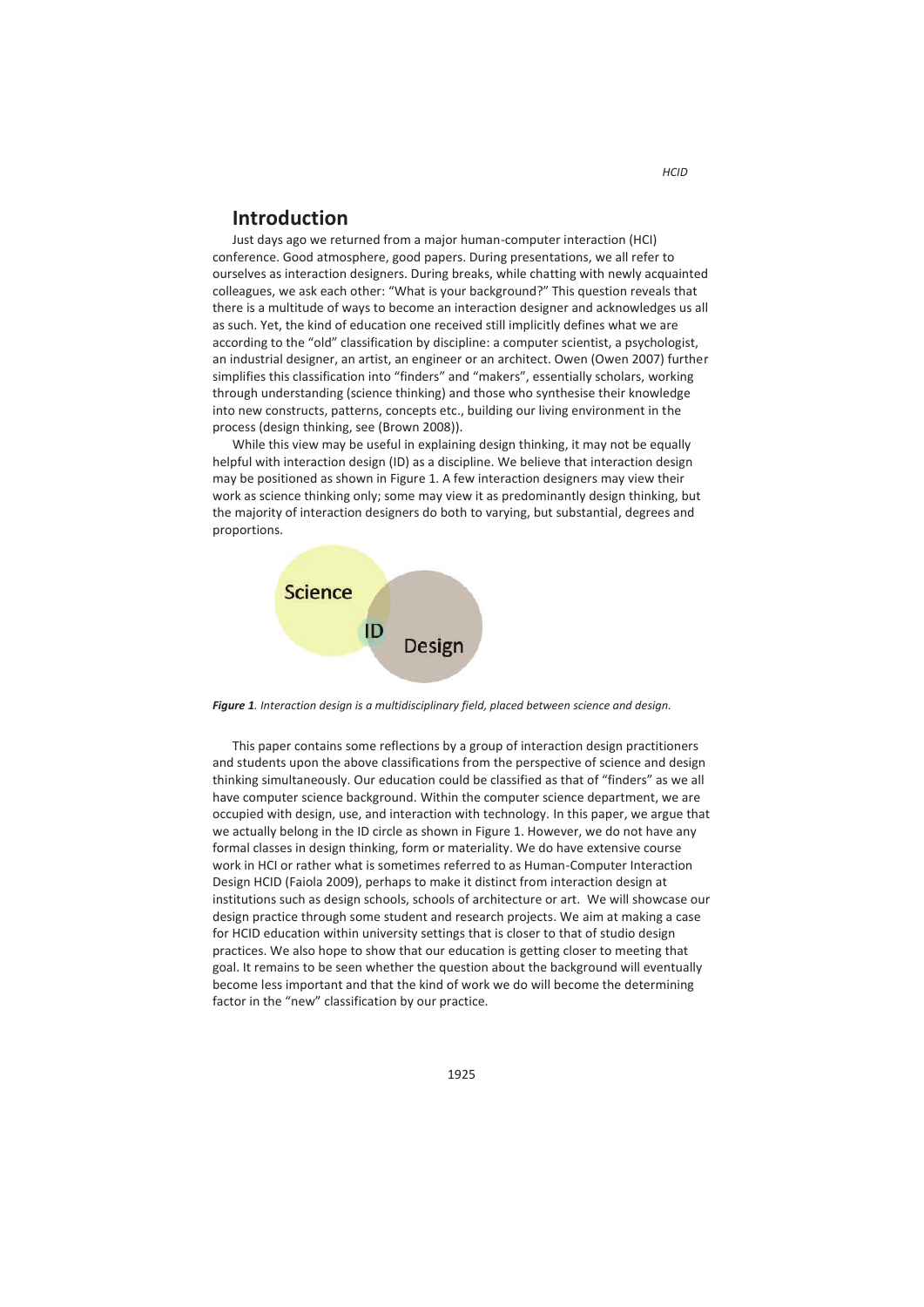The paper is structured as follows: in the next section we establish a framework for the discussion of our approach by describing some trends in the field and providing a framework for further discussion, both in terms of where research in the field is, and where education is, making a point that there is a gap between the two. Thereafter, we provide some examples of how we work and what we learn through student projects, research projects, master theses and exhibit design. These examples aim to show that interaction design for us embraces experience design, emotional design etc., and is also concerned with the form of tangibles (with design of the tangible technological products). Discussion whether this is a "finder", a "maker" or an education that is both of these, is followed by a conclusion and future work.

# **HCID and design: research and educational gaps**

Human-computer interaction (HCI) emerged from computer science as a new area of research and practice in the early 1980s. Over the course of the past 30 years, HCI has evolved as a field. From the first wave of HCI often described as an era of usability testing in 80´s, through the second wave with the "human" in the center, HCI is currently in its third wave with experience, emotion and context in focus (Bødker 2006). There is more talk about socio-materiality, phenomenology, design thinking, dialog etc. and much less talk about the design-as-engineering approach from earlier waves of HCI. The name widely used for the discipline today is not the third wave HCI, but rather HCID or simply interaction design. The latter will be used interchangeably with HCID throughout this paper. The "interaction design" also indicates the change in technology: it is no longer interaction with computers that is central, but rather interaction with ubiquitous and pervasive digital objects or emerging areas such as cultural computing, technology supported co-creativity etc. The major conference in the field, CHI, has added cultural computing and digital arts to the set of its focus domains and the audience at the conference is more diverse than ever.

The interaction design practice is undergoing enormous changes. This is largely brought about by fast and vast technology development. When designing for interaction with new technology, we need to understand emerging interaction design practices and digital materiality. Based on those understandings, we need to offer new theories, models and frameworks that will better suit future researchers and practitioners of interaction design. This, naturally, also implies changes in educational content and style.

Goodman, Stolterman and Wakkary advocate designerly practices that are resonant with everyday work of interaction designers:

We believe that empirically grounded descriptions and critical analyses of design practice activities will offer frameworks for reflection on practices that designers can find useful. Such a research enterprise could then help create opportunities for HCI researchers to build long-term engagements with design practice that make sense to practitioners*.* (Goodman 2011, p. 2)

Many attempts have been made to bridge the diversity of practices within the field. Some notable ones are HCI design as radically interdisciplinary dialogue (Wright 2006), convergent - divergent questioning (Dym 2005), models, theories and frameworks toward a multidisciplinary science (Carrol 2003), and research by design, see (Forlizzi 2008; Fallman 2003; Zimmerman 2007; Zimmerman 2010).

Our theoretical position is influenced by that of Klemmer, Hartmann and Takayama: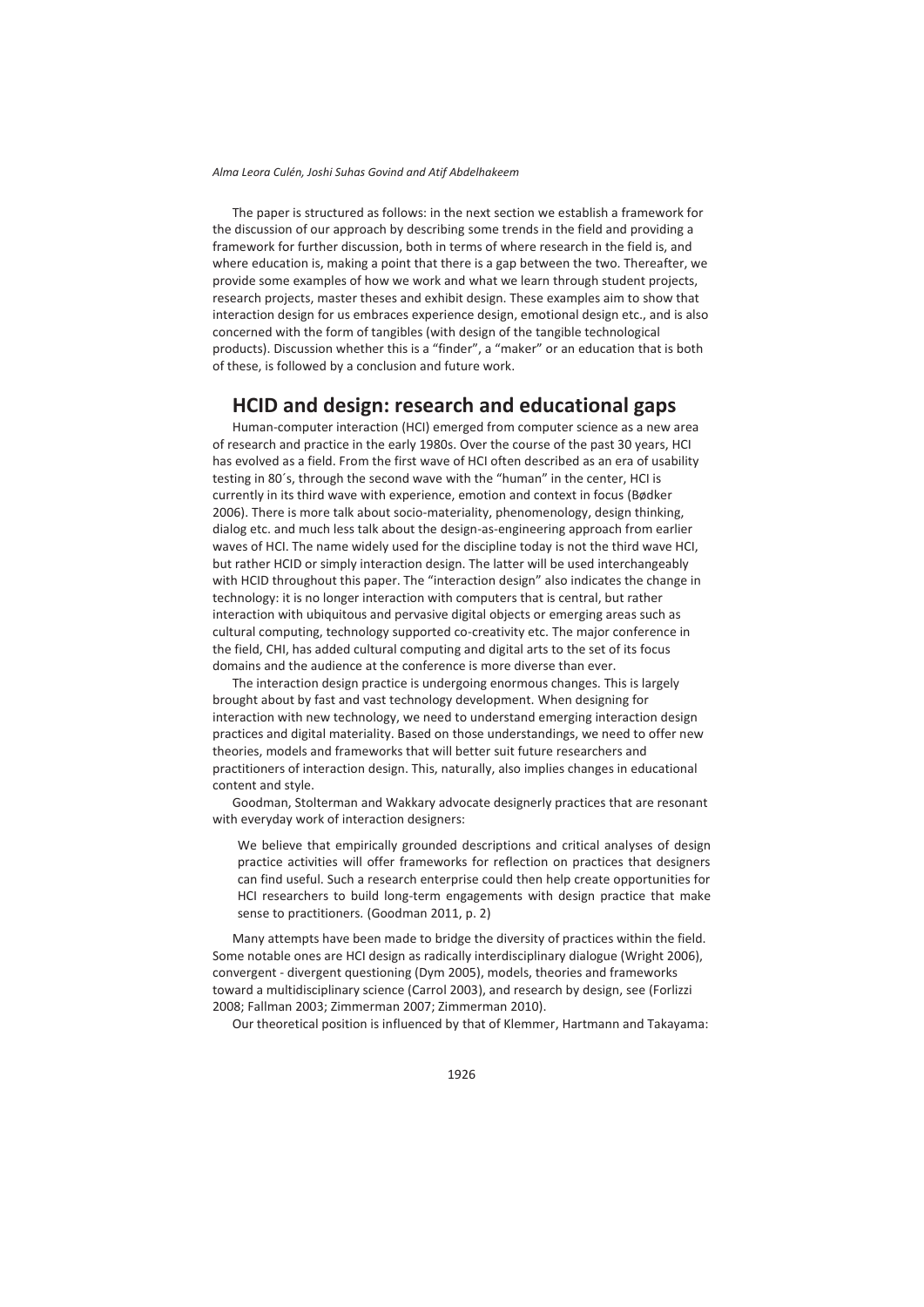Our bodies are indeed the ultimate instruments for collecting knowledge. We experience the world through our senses; we interact with it using those senses. We also learn by doing (Piaget 1952). For interaction designers, it also makes sense to talk about thinking through doing (Klemmer 2006).

Many have expressed their opinions based on the nature of design practices that HCID should be a design discipline.

Subject disciplines like sociology, psychology and English literature may offer the best grounding in understanding the human in human computer interaction, and craft disciplines together with engineering science and visual and performance arts may offer the best grounding in designing and building interactive environments, products and services. (Wrigth 2006, p. 13)

However, designers need to understand both opportunities and challenges that various kinds of technology provide. Pervasive and ubiquitous technology is permeating physical objects around us and offering new experiences and interaction modes, from interacting with touch surfaces to radical atoms. The kind of knowledge required is more complex than the eternal question designers so often ask: should designers need to know how to program?

 Many design schools have begun to introduce courses on computation to prepare students for these new challenges. These approaches are usually based on adapting and simplifying courses developed in computer science schools, such as teaching students the basics of programming, or introducing the general principles of a particular computing technology. ... Such approaches do not recognize that two radically different education models need to be bridged. Design and craft schools generally follow the experiential learning paradigm, in which knowledge is acquired mainly through doing and working on practical projects. Computer science education, on the other hand, has its roots in mathematics, often emphasizing formal methods and models, articulation of general principles, and a top-down approach to problem solving. (Obrenović 2012, p. 1)

Obrenović continues towards offering a model for experiential teaching of advanced computational concepts and techniques for design students.

Our point of view is that somebody trained as a computer scientist may also learn the design thinking and design oriented practices in order to work with, and make, better physical products with embedded technology. Agreeably, this may not always be easy, as the following anecdote illustrates vividly: students in a HCID class were given the assignment to do observations of the use of technology at a place of their choice. Somewhere in the assignment text, they were also asked to draw the place of the observation. Several students delivered the assignment without a drawing of the site, and one student wrote, obviously disturbed: "We were not told that drawing skills are required in order to take this class." However, those students that do decide to continue with graduate education in interaction design are also ready to accept more design-oriented practices in their work.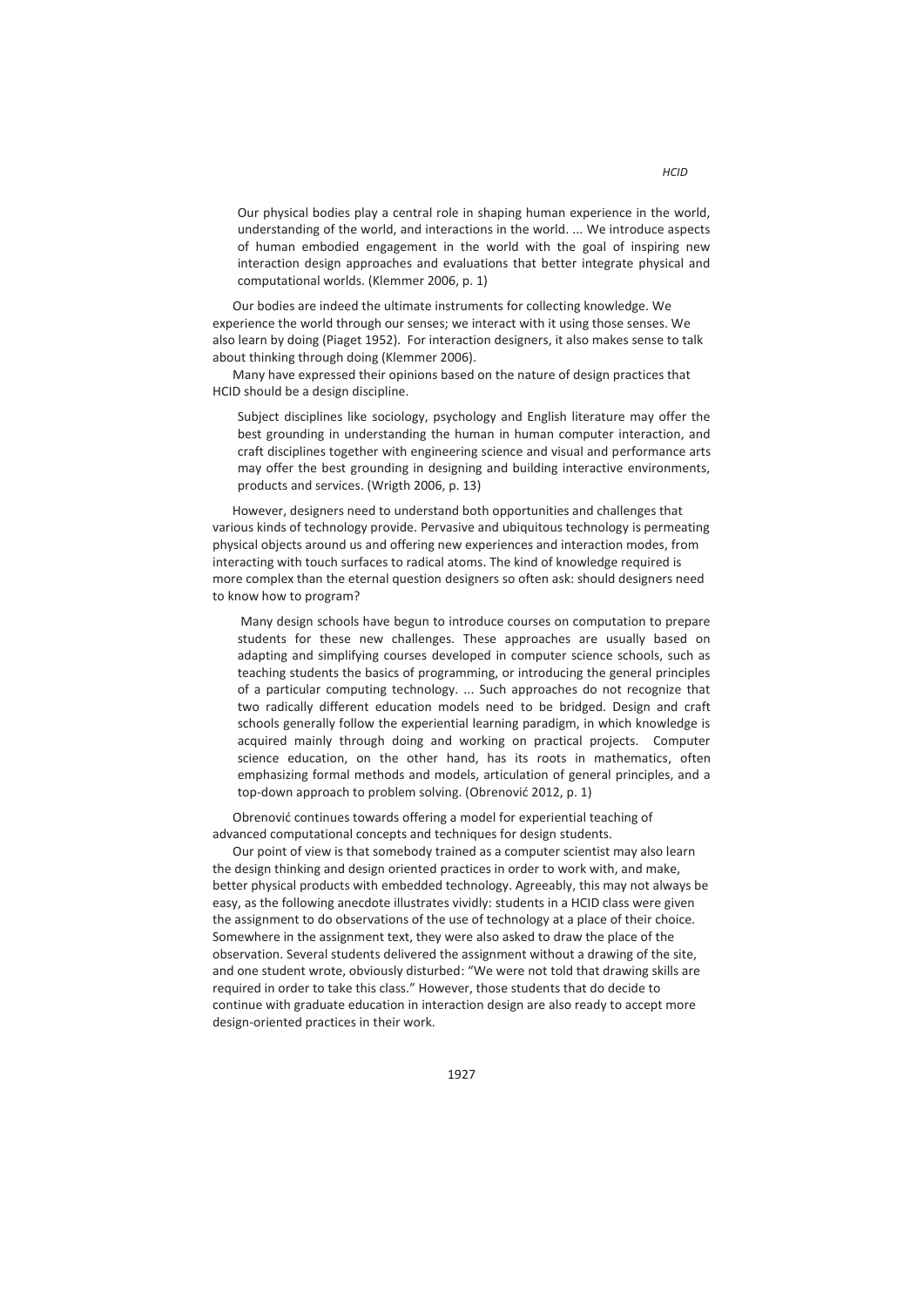A more constructivist learning practices for early learners may change the above attitude and help youngsters, and eventually the rest of us, feel more at ease with traditional design tools such as drawing (MindShift 2012). The physical space, flexible and creative, such as the school in Figure 2, offers support in that direction. This is not a trivial aspect of the problem we are discussing, as traditionally, computer science educational programs, including HCID, are taking place in traditionally looking classrooms, which are not fostering the kind of exchange that studio-based practices do.



*Figure 2. Multiple usage environment supporting creative learning practices. Vittra School, design Rosan Bosch Studio. "The Mountain" is the central point of the school. Photo: Kim Wendt.* 

In their paper on creativity in computer science Cennamo et al. discuss and compare the creative practices in industrial design, architecture and HCID (Cennamo 2011). Several disciplines within computer science, such as HCID, graphics and visual programming, information design and information visualization, may be substantially supported by learning about design and design thinking. When presented with problems to solve, both industrial design and architecture students focused on experimentation, while HCI students focused primarily on idea refinement. The authors state:

Although we need software designers who can follow rules when presented with technical and rational problems, we also need designers who can make good sense out of those problems that are not technical or rational: that is, designers who are aware of multiple possibilities for solutions, who can make good choices, and who can reflect on the choices they make to determine if their goals have been met. (Cennamo 2011, p. 1)

Buxter implies that various skills will be necessary to tackle problems: "We need coverage of the larger skill set distributed among a heterogeneous team, not the individual" and follows with "for that team to function well, the players must have at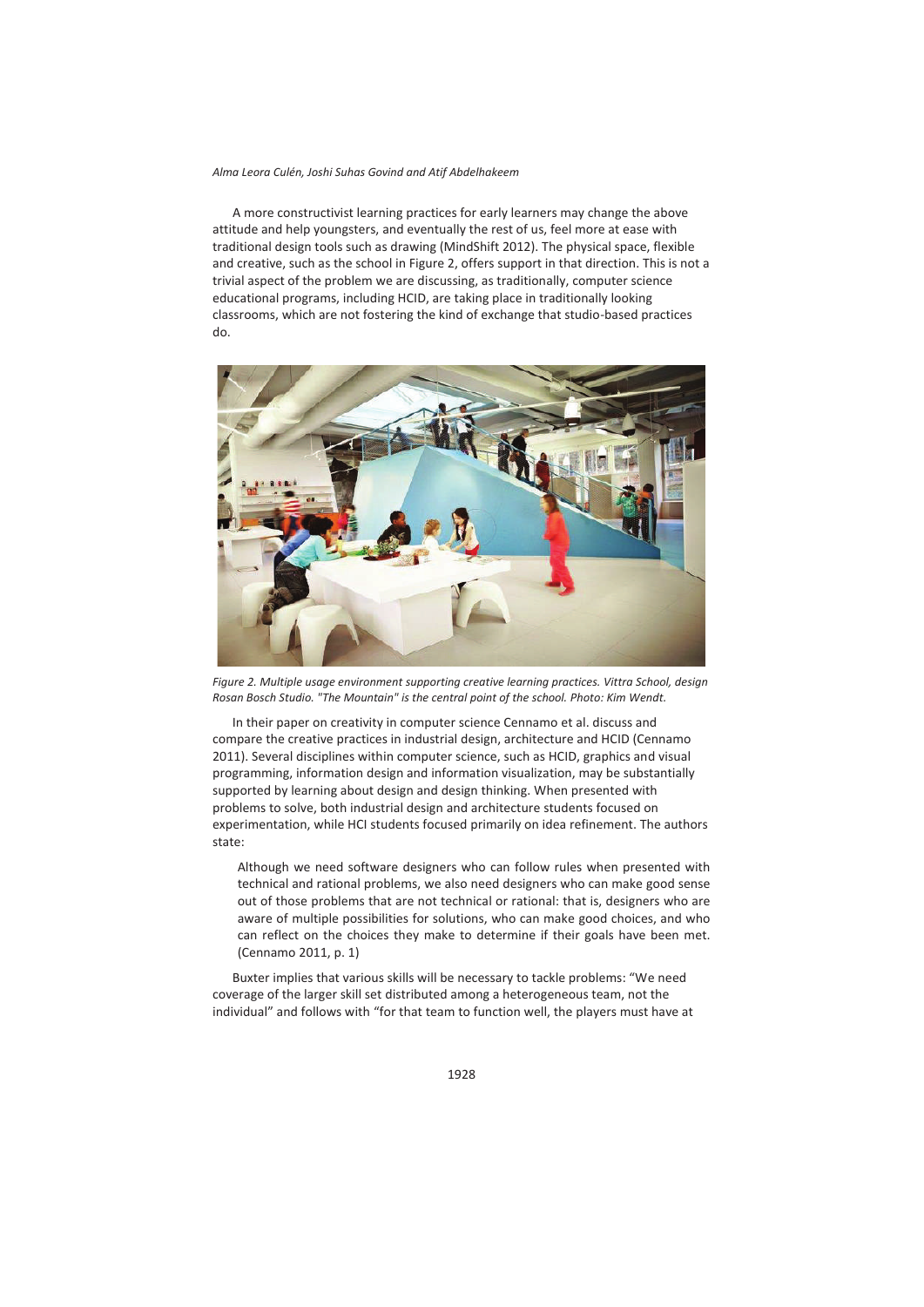least a basic literacy in each other's specialties, if not a high level of competence" (Buxter 2007, p. 230).

Fry (Fry 2006) reflects upon this and concludes that in order to avoid collaborative difficulties within multidisciplinary teams, computer science, or at least HCID, needs to introduce creative design skills and knowledge as part of their education.

In her article advocating a new paradigm for design education, Wang sees a potential for great synergy between design and HCI educations and states:

The possible new paradigm offered by complexity theory not only promises to make pedagogical methodology of design studio education more academically respectable, but it also promises to provide a new model of understanding how HCI can become indispensable to design education. (Wang 2010, p. 8)

We do not find much evidence in literature as to how, even when the need is clearly identified, education in computer science, and in particular HCID, implements design thinking and design oriented practices into curriculum. The next section shows our approach.

# **How to include design practices in HCID education**

We present two examples illustrating our approach prior to discussing both why and how design oriented practices could become a part of the HCID curriculum. The first example shows how research projects can be transformed into project-based teaching which includes the design thinking. The second example shows how introducing design thinking cognitively, through published works and lectures, may lead students towards better understanding of what design thinking is. Consequently, it seems to be easier for students to apply it in their work and projects. The first approach is used in an undergraduate course and the second in a graduate course.

### *The case of designing for a children´s museum using research and project-based teaching*

Six years ago one of the authors of this paper participated in making of the master plan for a large children's museum in Oslo. An international, multidisciplinary design team carried out the design process. The team included interaction designers from both design and HCID communities. When the funding for the project became a problem, the research through design enabled at least parts of the project to be realised. The project was by its nature a perfect platform for research on embodied interaction, hands-on, touch and experience interaction styles, including whole body interactions. For the past five years, the undergraduate course in interaction design has been used in order to design and build functional prototypes of the exhibits for the museum. A total of thirty-eight student projects were carried out in this context. As researchers, we have experimented with ways to engage children in the design process. A mobile children's museum was born and is operational on a small scale, visiting local schools and kinder gardens, and providing children with possibility to participate in the museum design process.

Student groups working on children's museum projects have used design approaches ranging from genius design to participatory design, and have always involved children in roles of users and testers in their design processes. On occasion, the children were involved to a much larger degree, contributing to the process as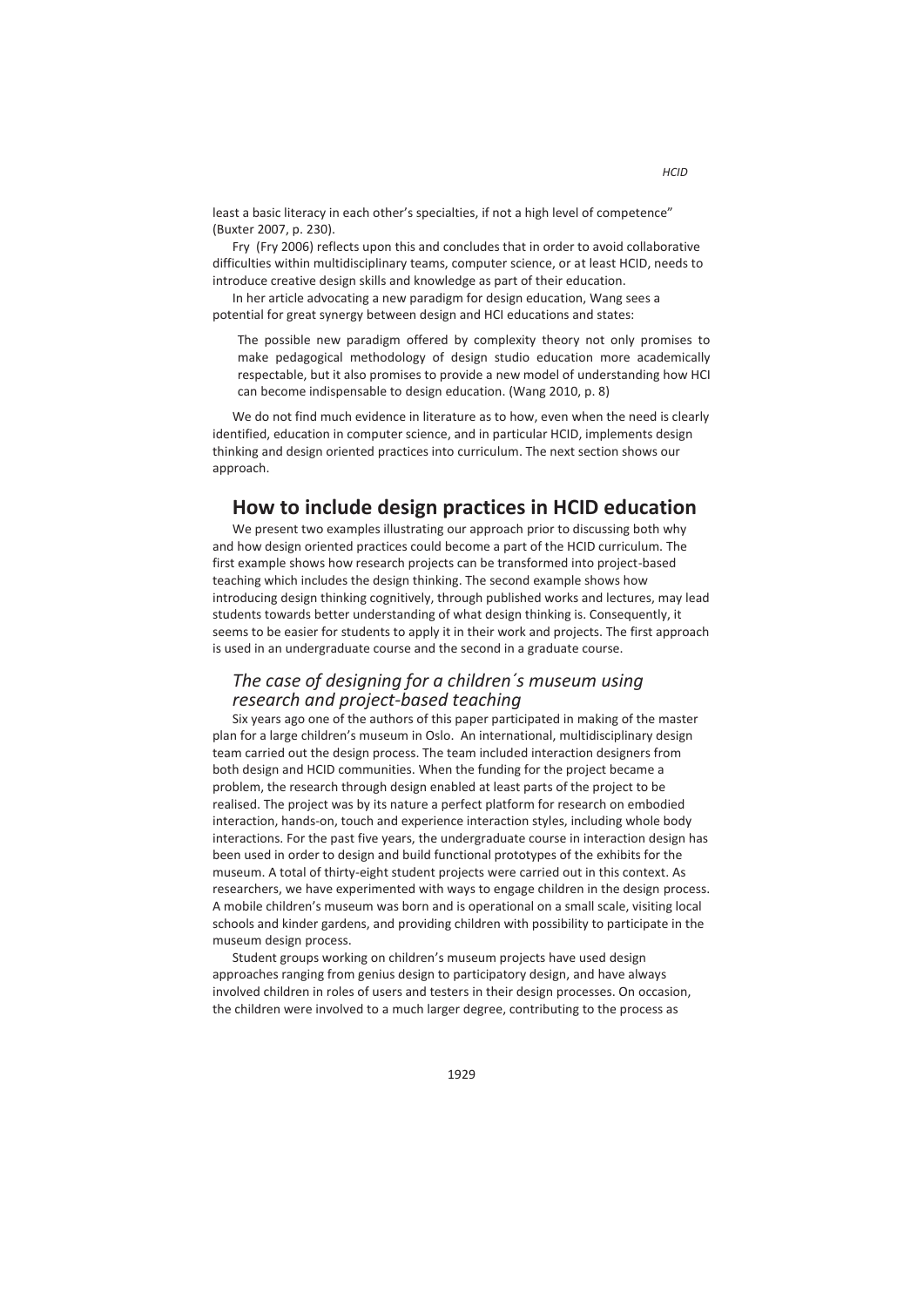informants to design or even design partners (see (Druin 2003) for the roles of children in the design of technology).

The students have learned by doing, by making tools for creative engagement of participating children and identifying a wider range of design possibilities. By thinking through doing, sometimes seemingly repetitively, we have gained a deeper understanding of how to work with children, how to involve them in the design process most effectively, and how to give them influence and power in participatory design settings when they are unable to represent their views adequately (Culén 2012; Culén 2013). Working in this way, the interaction design students certainly got a taste of design practices. In addition, they were required to be able to reflect upon what they do, to be "reflective practitioners" (Schön 1983) and deliver reports on their design process.

The design process in these efforts could be described as shown in Figure 3. Clearly, there are still iterative cycles present. However, at the start, there are also explorative workshops with the design team and an explorative workshop with the target group, in this case young children. The process embodies both "finder" and "maker" approaches.



*Figure 3. The design process followed by design teams, employing both "maker" and "finder" approaches.* 

Figure 4 and Figure 5 show some examples of prototypes made by students. The prototypes are rough, but clearly showing interaction modes and functionality. We argue that this is part of the HCID value system: when things function well, are made simple and enables the person participating in the interaction to have a sense of joy, this approaches the experience of aesthetics or beauty. A more traditional approach to the form and materiality is considered, but the time frame for the projects is short and thus getting a working prototype is more valued than obtaining a more "finished" look. The students do have a studio, or rather a lab as we call it, at their disposal (see Figure 7). They work in groups of 3-5 students per project. Almost all projects employ paper prototyping sessions, some generative tools, brainstorming, mind mapping, user observations and contextual inquiry. Sketching, story boarding, making of personas and scenarios are also often used. Alternative approaches to problem solving are always considered (and are a required part of the course, as is the decision making process). In this first phase of the process, the approach is very much designerly. Once a choice is made, most groups switch to a high fidelity prototype making and iterative improvements until the product does what the interaction design students intended it to do.

The project-based teachings coupled with genuine research interests, the aspects of which may be defined as design briefs involving some form of technology, have given very good results with HCID students. Both the faculty and students feel positive to this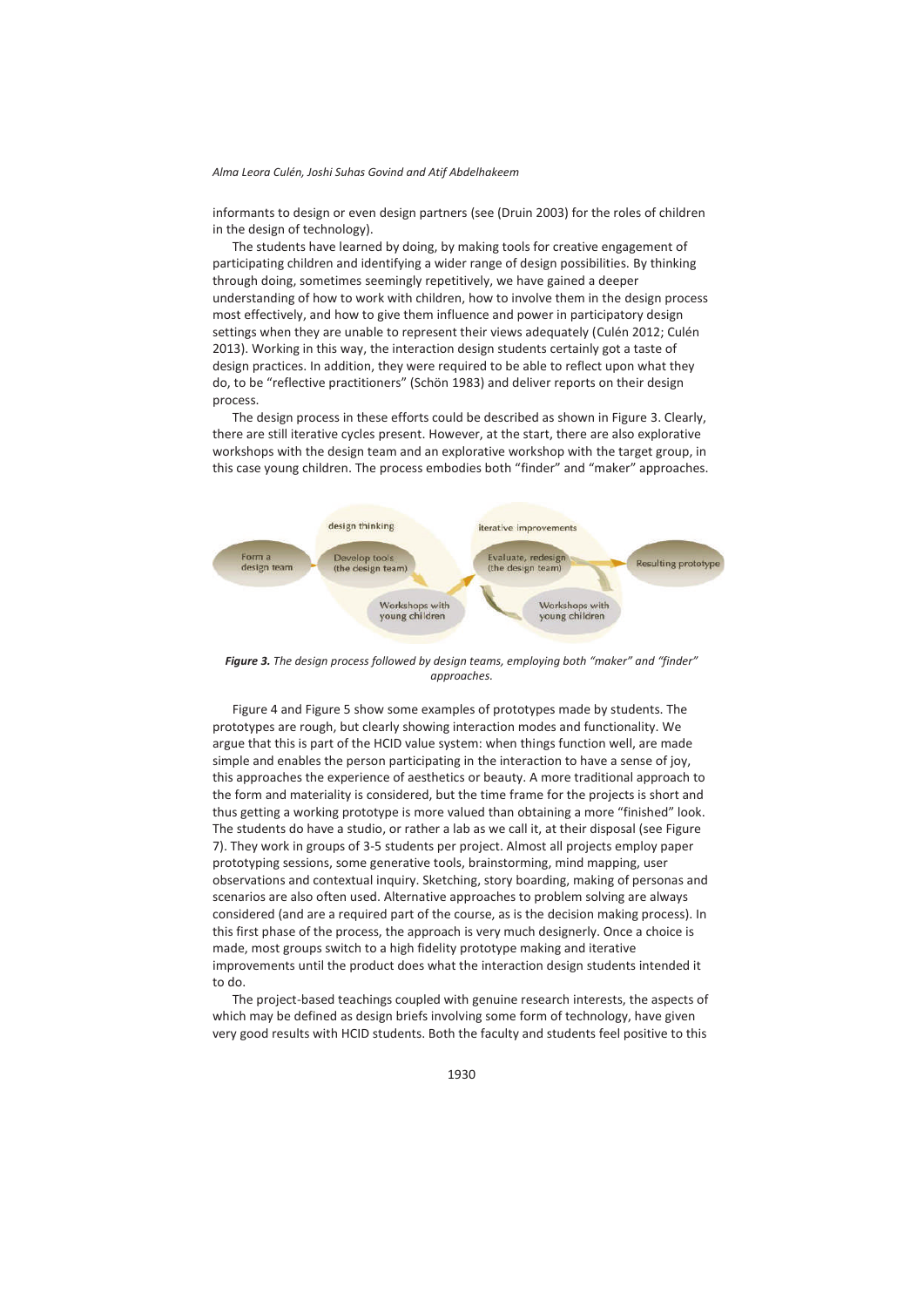way of working and we feel that we are getting better at it, i.e. we truly are both learning and thinking through doing.



*Figure 4. Making 3D books with children (left), and an early technological prototype (right).* 



*Figure 5. These pictures were taken during the exam in the class and show two different projects: model of the tangible solar system (left) and, for the youngest children, what octopus eats (right). Note that the adults need to bend down; the models are scaled down to a child of 2 - 4 years.* 

# *The case of the exhibit design, a graduate course project*

The graduate course in interaction design introduced the students to design thinking concepts through in class discussions of articles such as (Fogg 2009; Fallman 2003; Höök 2012; Desmet 2012; Holtzblatt 2012). The class project for the semester was a co-arrangement of a UX exhibition where students were entirely free to select the exhibits. Here is how one of the participants described the project:

We wanted to showcase some experience design items. It turned out that there were implicit adjectives that I myself had not thought about before; in my head a user experience, when designed properly, is always a positive one. There were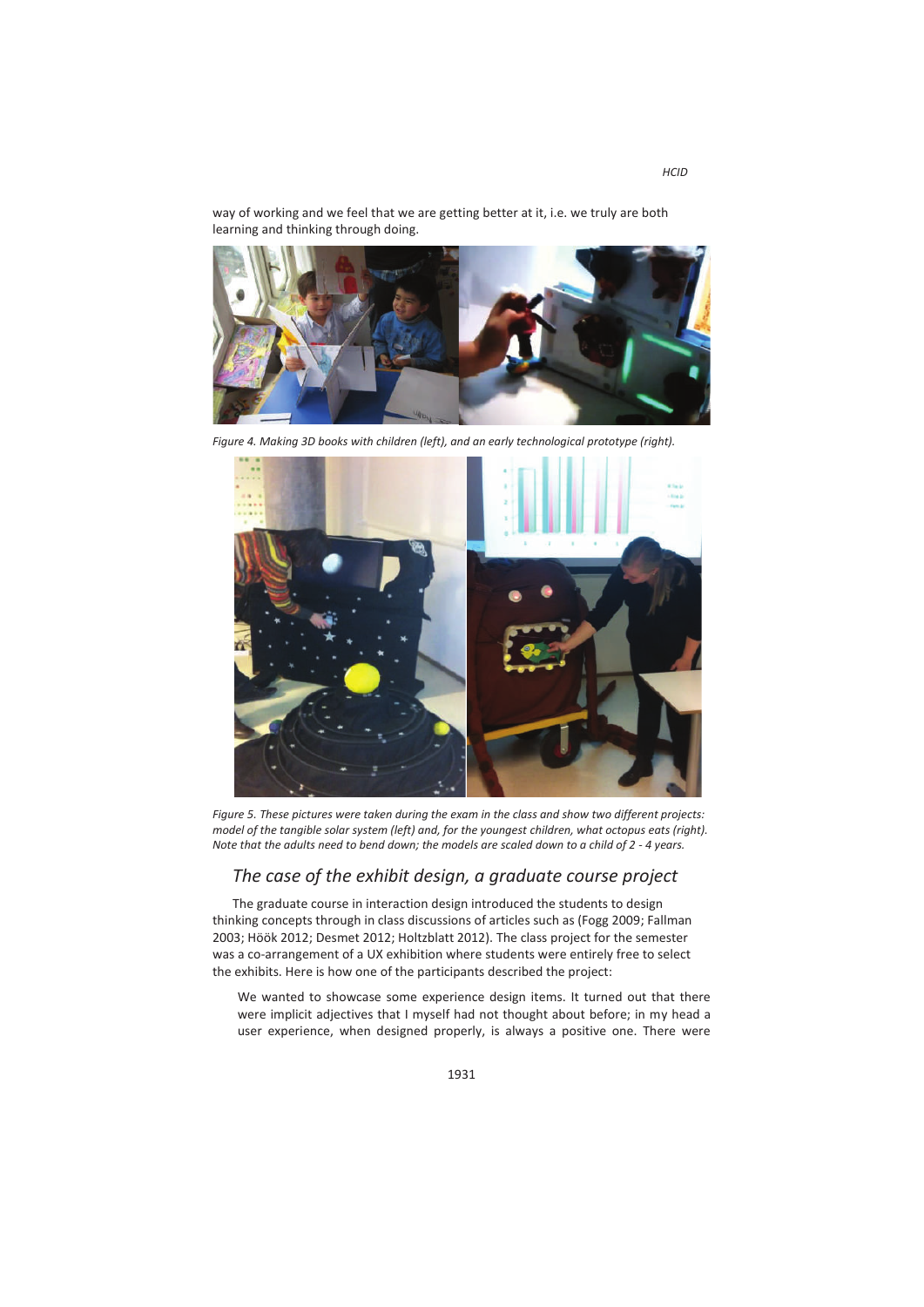several other adjectives, such as "novelty" and "breadth". The user experience should be more than novel, it should be cool, and, if possible, should broaden people's view of what UX is.

The students involved in this project were paired up and encouraged to consider several different perspectives when thinking about the exhibit. These perspectives included the architectural lens, the cognitive lens, emotional lens, ludic etc. One of the goals was to consider the visitor´s experience from before they walk into the building, until they are long back into their everyday lives. To design for from the moment the first social media or other announcement about the exhibit is given to a visitor. They should also have something that can bring back the memories of the exhibit any time. The design process though quickly changed from a goal and problem oriented process to a possibility driven design process (Desmet 2012). This is how the class described this process, as part of their reflexive statement:

The problem driven process would have stopped at merely designing a user experience. We had a couple of ideas, ideas that would definitely have solved the problem phase and created a novel user experience - we discarded those in favour of fewer experiences that were simply guided by a desire to make people happy at the moment, by providing cool and new hands on exhibits.

The design process started with a brainstorming session and followed the process of inspiration, ideation and implementation (Brown 2008). We discarded the ideas that were not feasible or not interesting and left around 10 concepts to continue working with. During the brainstorming session, a suggestion was made to select based on how "cool" the concept is. Cool is a recent topic in the HCI community, see (Holtzblatt 2012; Culén 2012). Thus, the 10 concepts were all having a "wow" factor for us and they were all feasible within the given time frame. The final selection that was consequently implemented consisted of an augmented reality weather window (using iPads), privacy screens (using polarized glasses), artsy colourful QR-codes and brain-computer interface (BCI) which we used to control toy trains.

In the prototyping process we used all the tools we could place our hands on. We created the privacy screen using old discarded LCD-monitors, by taking the screens apart and removing the built in polarized filters as shown in Figure 6. We experimented with different materials for the polarized glasses, both for the filter that actually filtered the light and for the frame. The first iteration was to print our cool design on a 3D printer, but settled on modifying existing 3D cinema glasses frames for the project as shown in Figure 7.

The BCI-controlled train concept started out with brainstorming around what could be done with it that is cool and nobody has seen yet. To move something physical, using thoughts only, sounded cool. Cars, trains, planes, helicopters were all possibilities to consider. The choice fell on a train. We bought a basic train-set and decided to control it using Arduino and a motor shield.

Once the BCI unit was connected to the train and it was every bit as cool to control it as we hoped it would be, we decided that we should have two sets so that people could compete against one and another.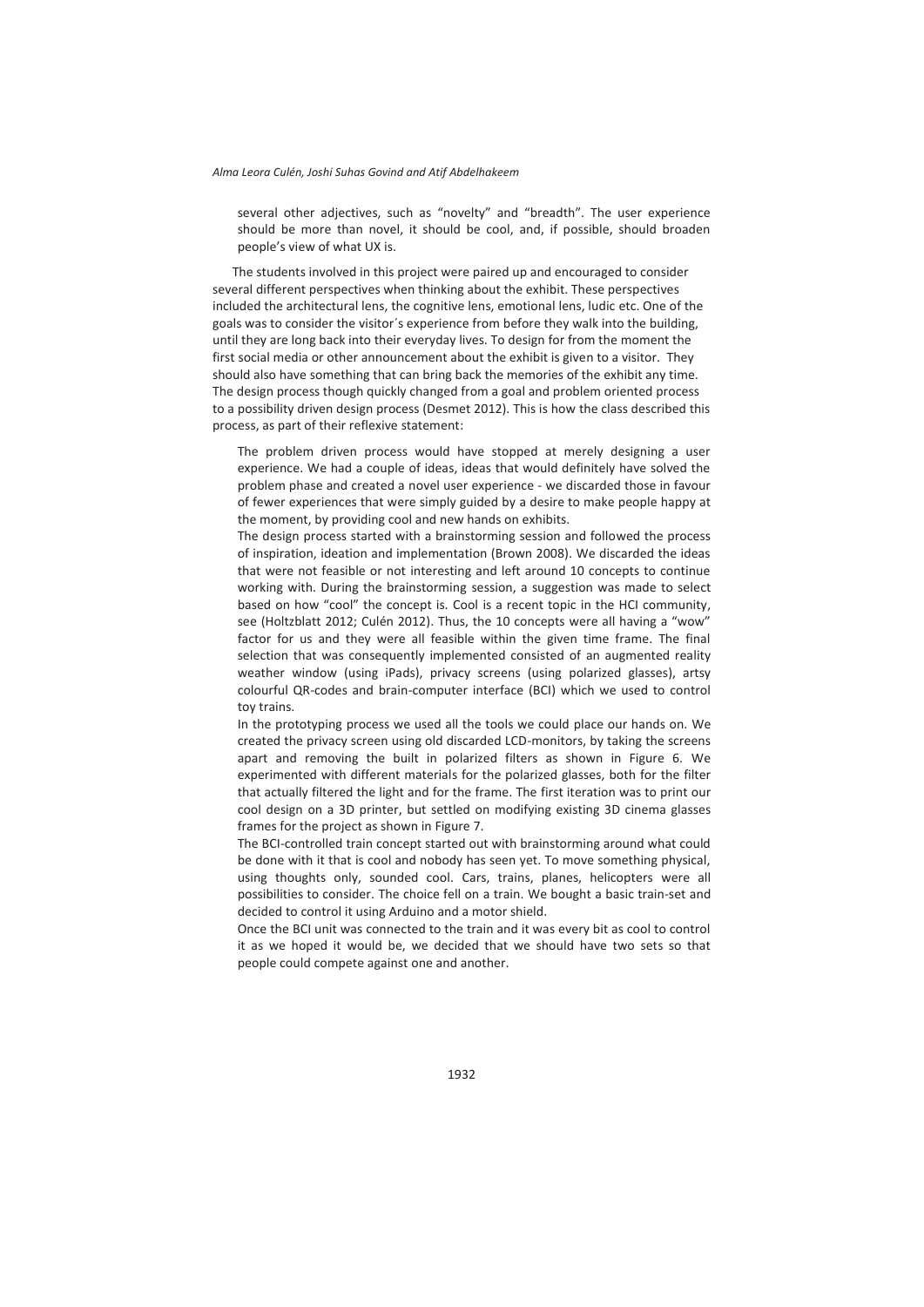

*Figure 6. Re-using material. Old screens are being modified so that they can show the information in new ways – through privacy glasses.* 



*Figure 7. Making polarized glasses in order to display some interesting documents with "secrets".* 

However, it was not until the reflection process that the students came to realize that the process had been a combination of both design thinking and HCID. They could not categorize the process as either "finder" or "maker", but only somewhere in between and there was a unanimous consent that using only one of the two approaches could not have led to the eventual success of the exhibition.

The conclusion from the reflection process amongst the students was that the design is in fact all about practice, not about background. Despite their computer science background they participated in arranging and successfully carrying out an exhibition using a combination of design thinking and HCID practice. Their background is still from computer science, but by expanding the traditional design process from HCID with design thinking, they have experienced designing with technology in a new way and with a new awareness of the process.

### *Discussion*

Based on our experience from both graduate and undergraduate courses in HCID, we can only argue in favor of continuing to combine the practices from design and HCID disciplines. The "finders" approach can be successfully supplemented with a "makers"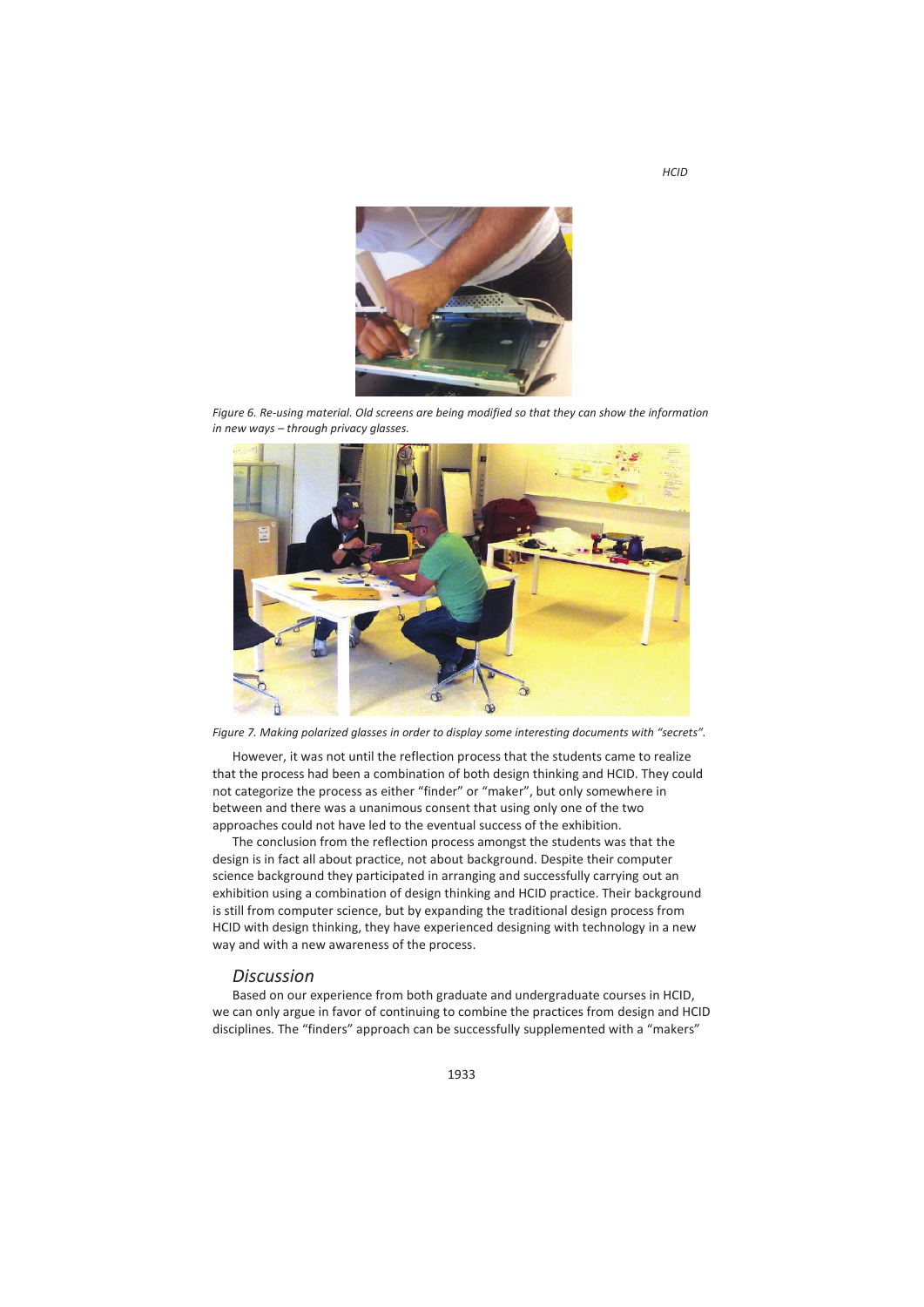approach and design thinking in order to enrich the design process and allow students to solve problems in new ways that have previously not been thoroughly explored within the HCID community. We thus strongly advocate expansion of our HCID curriculum with design thinking and practices and development of a strong multidisciplinary competence. Most interaction design projects are carried out today in a framework of multidisciplinary teams and there are compulsive reasons for the education to support the students in being able to work in such teams effectively.

The way students used to approach the design of technological solutions or products in traditional HCID often limited the creative space by choosing a viable solution prematurely, without real exploration of alternatives. Using the design thinking and designerly practices makes the initial processes more free and allows the students to properly explore the ideas and concepts with a more hands-on approach.

As mentioned, our students have worked with all sorts of design methods, from genius design, user centered design, or co-design to participatory design, involving the users to a varying degree in the design process. We find that the design thinking may be successfully applied in conjunction with a whole range of methods and techniques within HCID, regardless of the level of user involvement.

These are not revolutionary findings, they are fully in line with work of Winograd, Mathiassen, Nelson, Löwgren and Stolterman (Winograd 1996; Mathiassen 1999; Nelson 2003; Löwgren 2004) among others. Their work and reflections answer the question *why should design thinking be part of information technology* from different perspectives.

We would like to join in and say yes, design thinking should be part of the HCID student's education. We find that, in our context, the learning process becomes more hands on and embodied. In addition, we can observe that the quality of student's work is improved. Finally, we note that the HCID students will not become designers by having design thinking as part of their education. They will be simply better equipped for working in multidisciplinary teams. Their personal contribution is stronger, the communication barrier is lower and their joy in the process is higher. We agree with:

Design competence allows individuals to become causal agents of the real world. This competence is an embodiment of the foundations and fundamentals presented in this book and subsequently acted upon with the values and principles of a design culture. Anyone who so chooses can become design competent. (Nelson 2003, p.301)

When trying to answer how the design practices and design thinking could be integrated with HCID practice, we believe that we have found a good way of engaging the students. Our exhibit design example is a good example of how the integration of design thinking has helped us achieve the desired effect. The exhibit was regarded as very cool, not only by us, but by our visitors as well. Our visitors included students, faculty, research collaborators and representatives from the industry. We especially believe the inspiring effect the exhibition had on the students further demonstrates why the HCID discipline needs to learn from design thinking.

## **Conclusion**

Based on the results our students achieved after being introduced to design thinking, we can conclude that for students in "finder" schools, a competence in "making" makes them both better finders and makers. Their work becomes better, and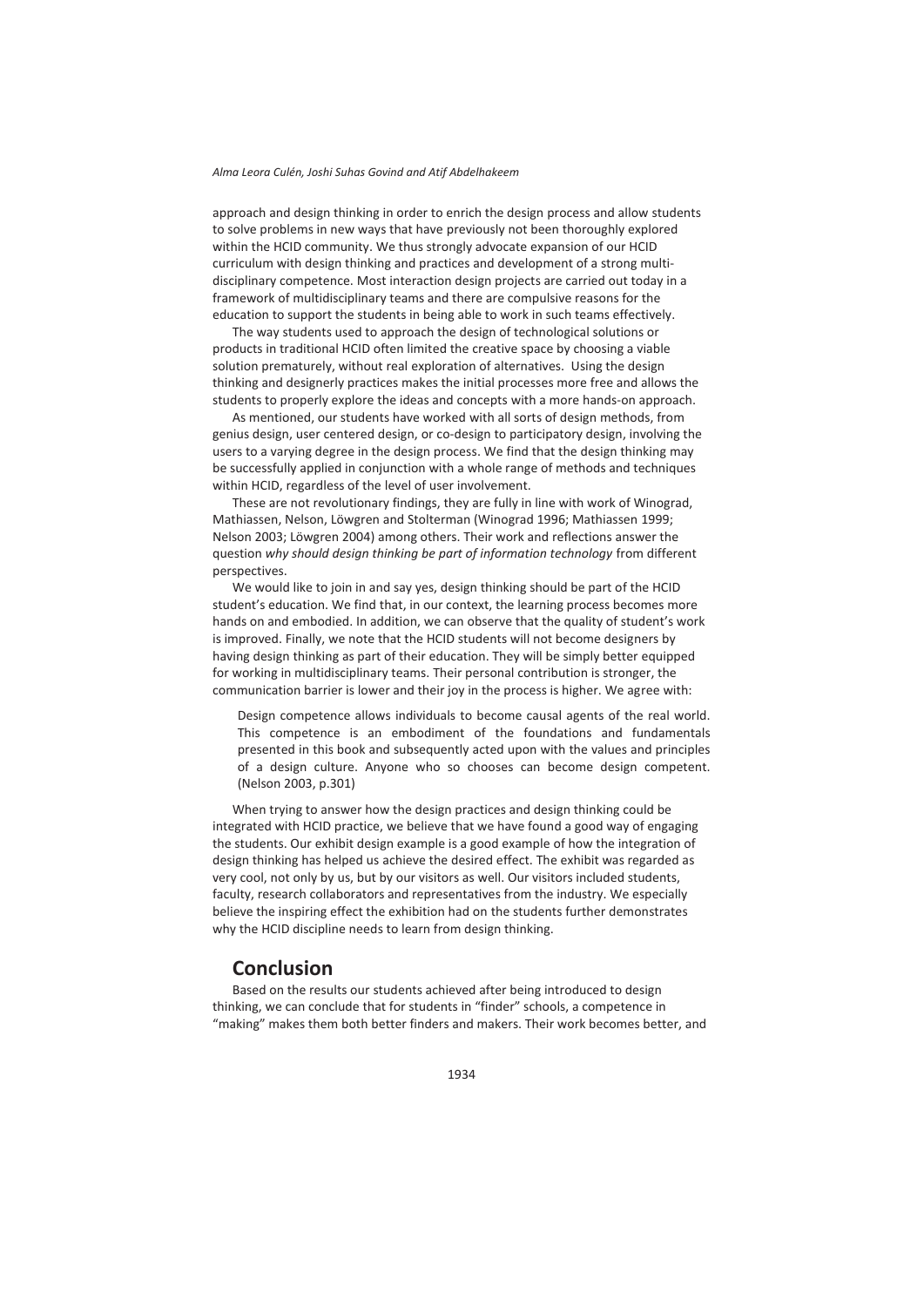their thinking broader. Their confidence in their understanding as well as being able to contribute to the process gives them a better basis for being successful as members of multidisciplinary teams.

Our examples show how we integrated design thinking with HCID both at undergraduate and graduate level. At undergraduate level we use hands-on approach, but base the student projects on real research projects or industry cases. At the graduate level, a cognitive approach is used at the start, followed by a design project and finally, a reflection. In both cases, students achieve deeper levels of understanding of what design is and how they can apply this new knowledge and skills in their work and in their lives.

> *Acknowledgements: Thanks to Camilla Jørmeland, Glenn Ivar Husom and Tina Vedal for their hard work on the UX exhibit. Thanks also go to the people from Sonen, an experimental lab at the Department of Informatics, as well as the Gemini User Experience Lab participants.*

# **References**

Bannon, Liam. 2011. "Reimagining HCI", *Interactions*, 50–57.

- Buxton, Bill. 2007. Sketching User Experiences. San Francisco:Morgan Kaufmann, 2007. Binder, Thomas, Giorgio De Michelis, Pelle Ehn, Giulio Jacucci, and Per Linde. 2011. *Design Things.* MIT Press.
- Bjögvinsson, Erling, Pelle Ehn, and Per-Anders Hillgren. 2012. "Design Things and Design Thinking: Contemporary Participatory Design Challenges". Design Issues 28(3): 101– 116. doi: 10.1162/DESI\_a\_00165.
- Bødker, Susanne. 2006. "When Second Wave HCI Meets Third Wave Challenges", in *Proceedings of the 4th Nordic conference on Human-computer interaction: changing roles*, NordiCHI '06 (New York, NY, USA: ACM, 1–8. doi:10.1145/1182475.1182476

Brown, Tim, and others. 2008. "Design Thinking", *Harvard business review*, 86, 84. Carroll, John M. 2003. *Hci Models, Theories, and Frameworks: Toward a* 

*Multidisciplinary Science*. Morgan Kaufmann.

- Culén, Alma Leora, and Andrea Gasparini. 2012. "Situated Techno-Cools: Factors That Contribute to Making Technology Cool and the Study Case of iPad in Education." *PsycNology Journal* 10 (2): 117–139.
- Culén, Alma Leora. 2012. Transforming Children´s Museums by Designing Exhibits with Children, Transforming Museums DREAM International Conference, May 23-25, 2012 Roschilde DK.
- Culén, Alma Leora, Maja van der Velden, and Anna Karpova. 2013. Challenges in Designing for and with Vulnerable Children and Teens. In evaluation process, workshop on design for and with vulnerable users, CHI 2013, Paris.
- Cennamo, Katherine, Sarah A. Douglas, Mitzi Vernon, Carol Brandt, Brigitte Scott, Yolanda Reimer, and others, 'Promoting Creativity in the Computer Science Design Studio', in *Proceedings of the 42nd ACM technical symposium on Computer science education*, SIGCSE '11 (New York, NY, USA: ACM, 2011), pp. 649–654 <doi:10.1145/1953163.1953344>
- Desmet, Pieter, and Marc Hassenzahl. 2012. "Towards Happiness: Possibility-Driven Design." In *Human-Computer Interaction: The Agency Perspective*, ed. Marielba Zacarias and José Valente Oliveira, 396:3–27. Berlin, Heidelberg: Springer Berlin Heidelberg. http://link.springer.com/chapter/10.1007/978-3-642-25691-2\_1?.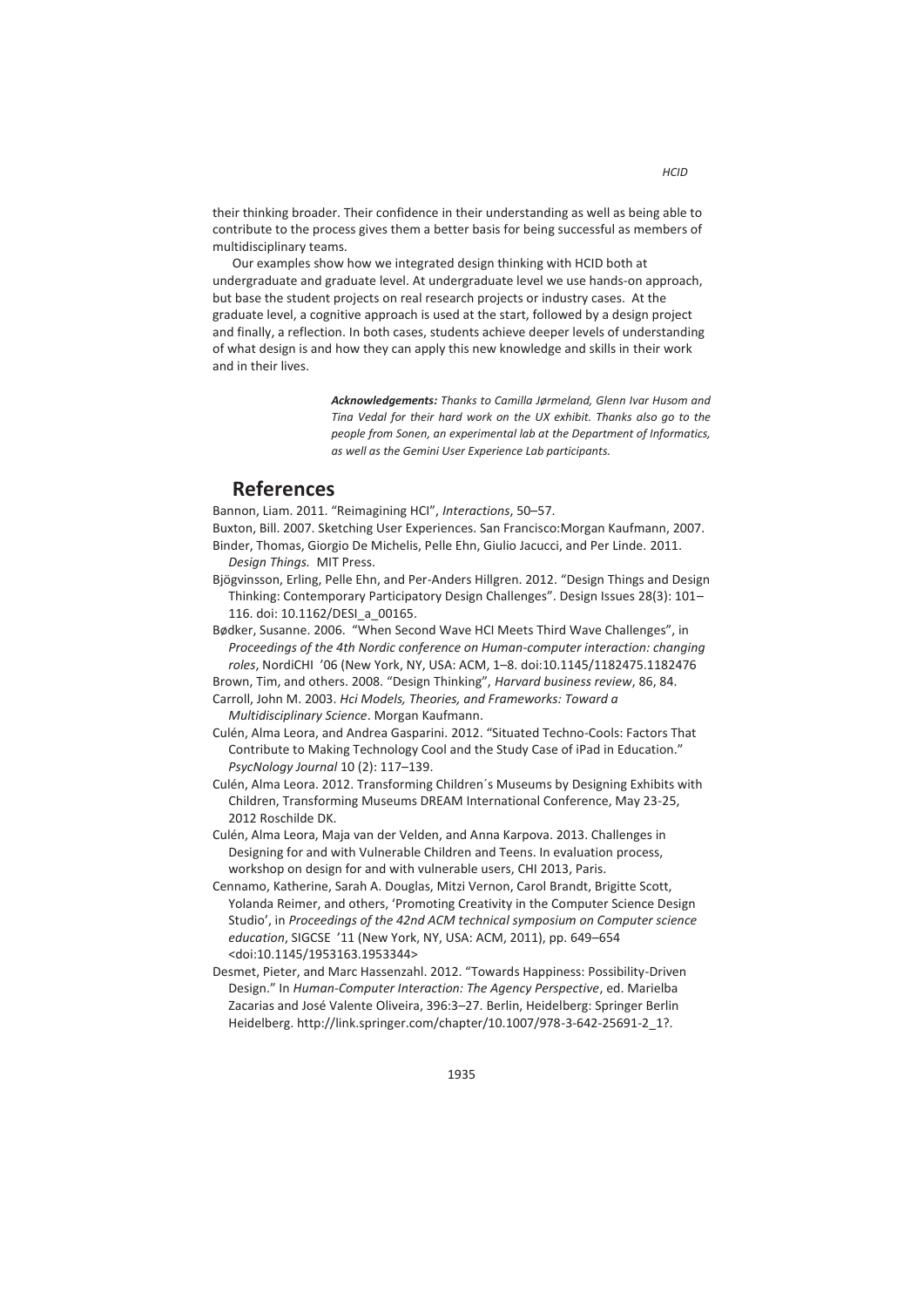- Druin, Alison. 2002. "The Role of Children in the Design of New Technology". *Behaviour and Information Technology*, 21 , 1, 1-25.
- Dym, Clive, Alice Agogino, Ozgur Eris, Daniel Frey, and Larry Leifer. 2005. "Engineering Design Thinking, Teaching, and Learning", [cited 21 October 2012]. http://digitalcommons.olin.edu/mech\_eng\_pub/22.
- Faiola, Anthony. 2007. "The Design Enterprise: Rethinking the HCI Education Paradigm", *Design Issues*, 23, 30–45.
- Faiola, Anthony, and Sorin A. Matei. 2010. "Enhancing Human–computer Interaction Design Education: Teaching Affordance Design for Emerging Mobile Devices", *International Journal of Technology and Design Education*, 20, 239–254.
- Fallman, Daniel, 2003. "Design-oriented Human-computer Interaction', in *Proceedings of the SIGCHI conference on Human factors in computing systems*, 225–232. http://dl.acm.org/citation.cfm?id=642652
- Fogg, B. 2009. Creating persuasive technologies: an eight-step design process. *Proceedings of the 4th International Conference on Persuasive Technology*, ACM  $44.1 - 44.6$
- Forlizzi, Jodi, John Zimmerman, and Shelley Evenson. 2008. "Crafting a Place for Interaction Design Research in HCI", *Design Issues*, 24, 19–29.
- Fry, Richard. 2006. "Defining the Obvious**:** Explaining Creativity and Design Thinking to Nondesigners". Accessed on October 27. 2012 from http://www.divergedesign.com/ResourcesUser/Documentos/how/Explaining
- Creativity and design thinking to Nondesigners.pdf Goodman, Elizabeth, Erik Stolterman, and Ron Wakkary. 2011. "Understanding Interaction Design Practices", in *Proceedings of the SIGCHI Conference on Human Factors in Computing Systems*, CHI '11 (New York, NY, USA: ACM, 2011), 1061–1070.
	- doi:10.1145/1978942.1979100.
- Holtzblatt, Karen. 2011. "What Makes Things Cool?: Intentional Design for Innovation." *Interactions* 18 (6) (November): 40–47. doi:10.1145/2029976.2029988.
- Höök, Kristina. 2012. Affective Computing. *The Interaction Design Foundation*. /encyclopedia/affective\_computing.html.
- Klemmer, Scott R., Bjorn Hartmann, and Leila Takayama. 2006. "How Bodies Matter: Five Themes for Interaction Design", *Proceedings of the 6th conference on Designing Interactive systems*, 140–149.
- Mathiassen, Lars and Jan Stage. 1999. Informatics as a multi-disciplinary education. *Scandinavian Journal of Information Systems 11*, 2, 13–22.
- MindShift . 2012. *Why Learning Should Be Messy* [cited 21 October 2012]. http://blogs.kqed.org/mindshift/2012/10/why-learning-should-be-messy.
- Nelson, Harold and Erik Stolterman. 2003. *The Design Way: Intentional Change in an Unpredictable World: Foundations and Fundamentals of Design Competence*. Educational Technology.
- Owen, Charles. 2007. "Design Thinking: Notes on Its Nature and Use", *Design Research Quarterly*, 2 (2007), 16–27.
- Piaget, Jean. 1952. *The origins of intelligence in children.* International University Press.
- Schön, Donald. 1983. *The Reflective Practitioner, How Professionals Think In Action*, Basic Books.
- Löwgren, J. and Erik Stolterman. *Thoughtful Interaction Design: A Design Perspective On Information Technology*. MIT Press, 2004.
- Tse, Edward, Johannes Schöning, Yvonne Rogers, Chia Shen, and Gerald Morrison. 2010. "Next Generation of HCI and Education: Workshop on UI Technologies and